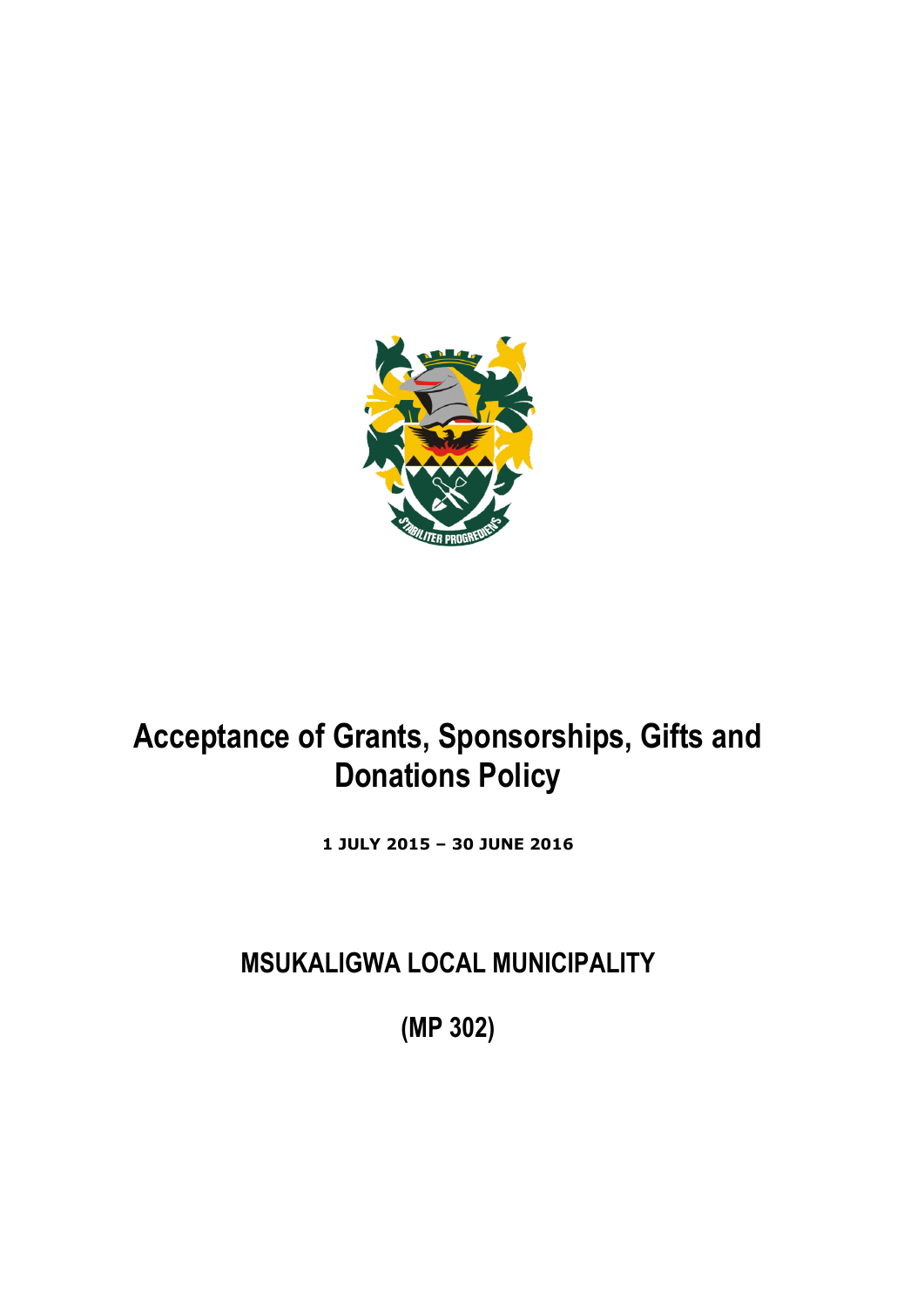# **Table of Contents**

| $\mathbf{1}$ . |                                                                                                              |  |
|----------------|--------------------------------------------------------------------------------------------------------------|--|
| 1.1            |                                                                                                              |  |
| 1.2            |                                                                                                              |  |
| 1.3            |                                                                                                              |  |
| 1.4            |                                                                                                              |  |
| 1.5            |                                                                                                              |  |
| 1.6            |                                                                                                              |  |
| 2.             |                                                                                                              |  |
| 2.1            |                                                                                                              |  |
| 2.1.1          |                                                                                                              |  |
| 2.1.2          |                                                                                                              |  |
| 3 <sub>1</sub> |                                                                                                              |  |
| 3.1            |                                                                                                              |  |
| 3.1.1          |                                                                                                              |  |
| 3.1.2          |                                                                                                              |  |
| 3.1.3          |                                                                                                              |  |
| 3.1.4          | Rewards, Gifts, Favours, Hospitalities or other Benefits directly or indirectly offered to Staff members.  4 |  |
| 3.2            |                                                                                                              |  |
| 3.3            |                                                                                                              |  |
| 3.4            |                                                                                                              |  |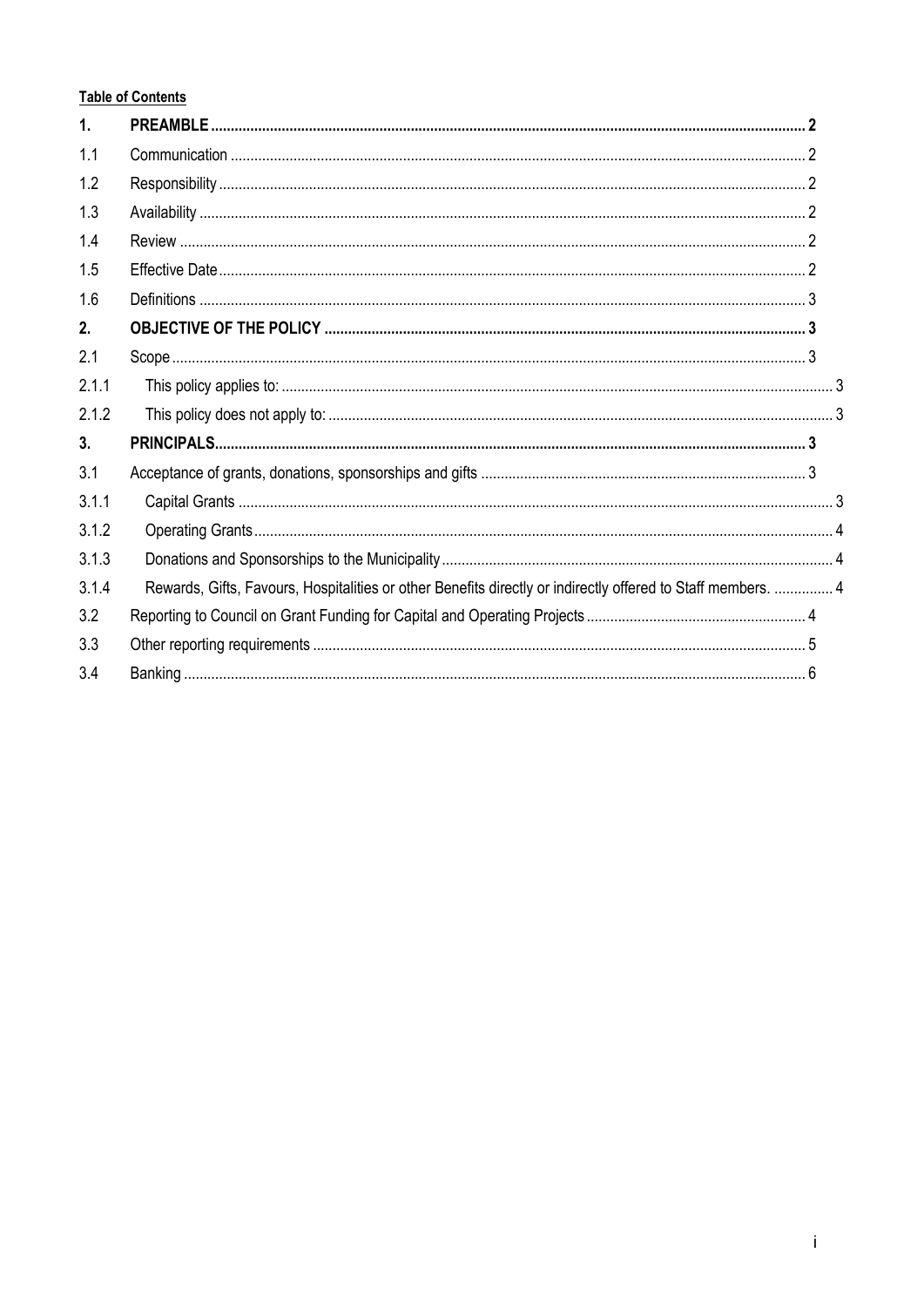# <span id="page-2-0"></span>**1. PREAMBLE**

The Msukaligwa Local Municipality may receive various forms of Grant Funding which includes;

- a) Grant funding for capital projects (e.g. MIG, PHB, etc.);
- b) Donations to fund operational projects (e.g. HIV/Aids projects, etc.);
- c) Sponsorships to fund mayoral projects (e.g. Mayoral sports day);
- d) Other sponsorships (e.g. marketing projects, etc.);
- e) Other ad hoc sponsorship and/or donations.

These grants and donations need to be managed effectively and efficiently to ensure that the desired outcomes are met. In addition to grants, donations and sponsorships offered to the municipality, individuals (staff members and councilors) are offered rewards, gifts, and favours.

#### <span id="page-2-1"></span>**1.1 Communication**

All correspondence with regard to this Policy shall be addressed to the Municipal Manager

#### <span id="page-2-2"></span>**1.2 Responsibility**

The Chief Financial Officer shall be the custodian of this Policy, and shall be responsible for its implementation, monitoring and evaluation.

#### <span id="page-2-3"></span>**1.3 Availability**

<span id="page-2-4"></span>A copy of this Policy and other relevant documentation is available on the Municipality's website.

#### **1.4 Review**

This policy document shall be reviewed when necessitated by a change in legislation, and submitted as part of the budget approval process.

#### <span id="page-2-5"></span>**1.5 Effective Date**

The Acceptance of Grants, Sponsorships, Gifts and Donations Policy will come into effect from as per Council resolution

| Municipality                   | Means the Msukaligwa Local Municipality.                                                                                                                                                               |
|--------------------------------|--------------------------------------------------------------------------------------------------------------------------------------------------------------------------------------------------------|
| Municipal Manager              | Means a person appointed by the Municipality in terms of section 82 of the Municipal<br>Structures Act and who are the Head of Administration and also the Accounting Officer<br>for the Municipality. |
| <b>Chief Financial Officer</b> | Means a person appointed by the Municipality and who is the Head of the Financial<br>Department within the Msukaligwa Local Municipality.                                                              |
| Employee                       | Means any other personnel appointed by the Municipality on post levels 2 to 19.                                                                                                                        |
| <b>MFMA</b>                    | The Municipal Finance Management Act, no 56 of 2003, as amended.                                                                                                                                       |
| Consideration                  | Includes money, value-in-kind or a combination of money and value-in-kind.                                                                                                                             |
| Gift                           | Means a monetary contribution to the Msukaligwa Local Municipality for which there is<br>no reciprocal commercial benefit expected, or required, from the Municipality;                                |
| Asset                          | Include an Municipal-owned property, complex, structure, building, or portion thereof                                                                                                                  |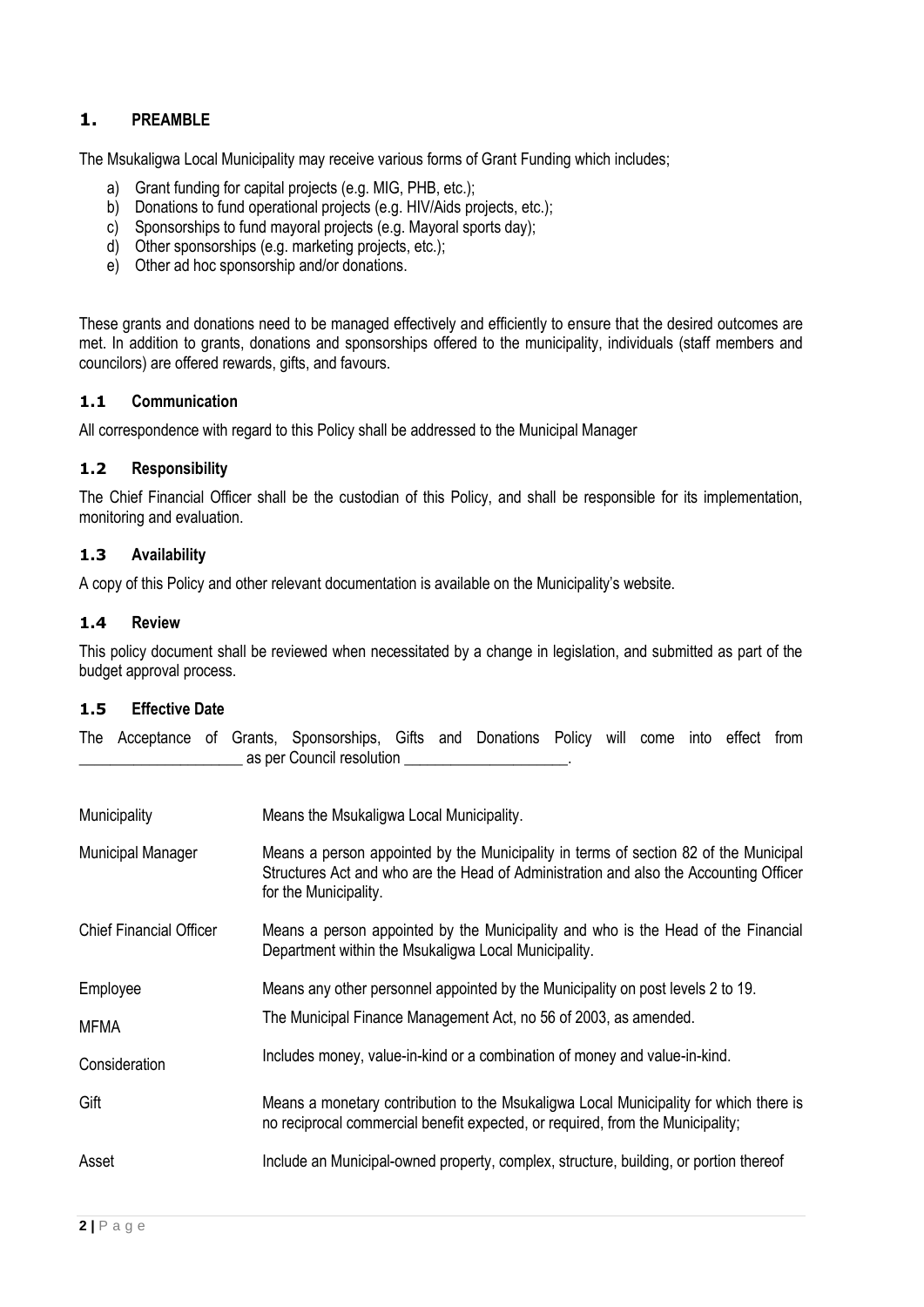# <span id="page-3-0"></span>**1.6 Definitions**

#### <span id="page-3-1"></span>**2. OBJECTIVE OF THE POLICY**

This policy is intended to create a framework for accepting sponsorship. The purpose of the policy, as outlined, is to:

- 1) Enhance municipal programs, events and services without additional cost to the taxpayer;
- 2) Provide employees with corporate guidelines and procedures based on best practices;
- 3) Ensure fairness, transparency and accountability of the sponsorship process.

#### <span id="page-3-3"></span><span id="page-3-2"></span>**2.1 Scope**

#### **2.1.1 This policy applies to:**

- a) Council and all Municipal Departmental business units;
- <span id="page-3-4"></span>b) All arrangements entered into between the Municipality and persons or bodies corporate that involve consideration for sponsorship rights.

#### **2.1.2 This policy does not apply to:**

- a) Funds obtained from the Provincial or National Government;
- b) Third parties operating an HRM asset under a management agreement, facility lease agreement or memorandum of agreement; and
- c) Municipal grants or contributions to third parties which may, as a condition of approval, include a requirement that Municipality's support be acknowledged;
- d) Municipal Grants-in Aid of third parties' activities, in terms of the approved Grant-in Aid Policy.

#### <span id="page-3-5"></span>**3. PRINCIPALS**

#### <span id="page-3-6"></span>**3.1 Acceptance of grants, donations, sponsorships and gifts**

The Municipality should not simply accept all grants & donations offered to Council, but should consider all the implications of acceptance of the grants before accepting it. The

MFMA and Municipal Supply Chain Management Regulations, subject to SCM regulation 47, does not prohibit sponsorships or donations (in money or kind) to the municipality as such but prescribes that such action must be disclosed if it was promised, offered or granted by a provider or prospective provider of goods and services or a recipient or prospective recipient of goods disposed of or to be disposed of. In deciding whether to accept the abovementioned, due regard must be given to the Supply chain Management Policy.

#### **3.1.1 Capital Grants**

<span id="page-3-7"></span>Capital grants must be evaluated in terms of the IDP priorities. Council will firstly implement projects to satisfy community need in terms of the IDP before other projects are implemented, however, capital projects not included in the IDP must be considered in terms of a comprehensive business plan that must contain the following pertinent information.

- 1) Description of Project;
- 2) Link to existing projects and projects planned by other departments:
- 3) Staffing requirements redeployment of current staff (appointed staff, not vacant position on structure) or appointment of additional external staff(including both number of staff members and level);
- 4) Impact on future operational budgets, including both income and expenditure –all expenditure items must be included, staff cost, operational overhead costs, municipal services, etc.);
- 5) Any additional information available;
- 6) What the impact on service delivery will be if the project is not implemented;
- 7) Comments on capacity to implement.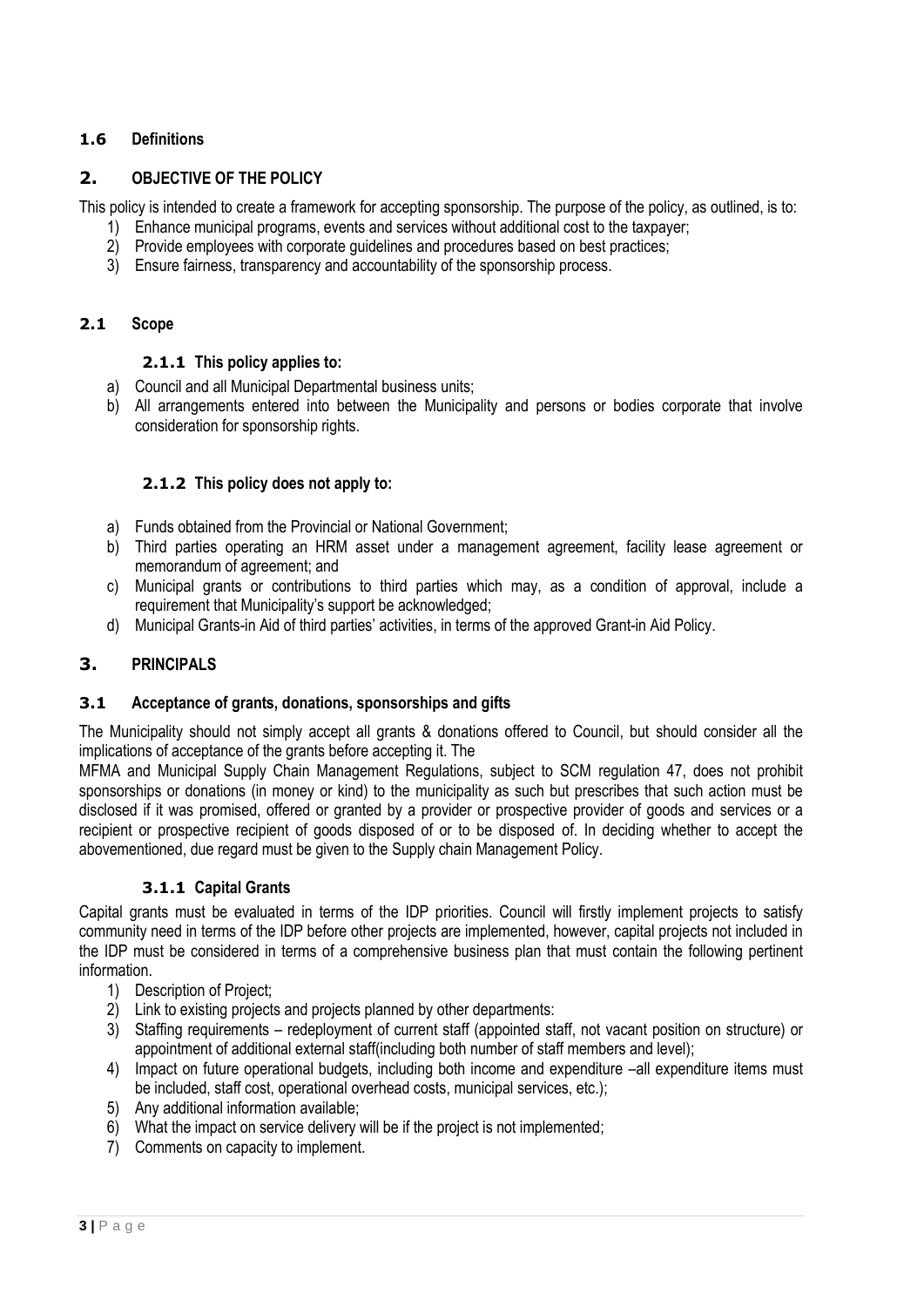## **3.1.2 Operating Grants**

<span id="page-4-0"></span>Operating grants should be considered on an ad hoc basis. All grants that aim to further the objectives of the Msukaligwa Local Municipality should be considered for acceptance. The following broad principles should be applied when considering whether or not to accept a grant:

- 1) Grant funding should not result in recurring operating expenditure.
- 2) The conditions of the grant funding should not place and undue administrative burden on Council.
- 3) The vision and mission of Council should not be compromised in any way by accepting grant.
- 4) The conditions of the grant funding should not compromise Council's authority and decision-making powers in any way.
- <span id="page-4-1"></span>5) The Executive Mayor may use his discretion when being offered grants on the acceptance thereof.

#### **3.1.3 Donations and Sponsorships to the Municipality**

The acceptance of donations and sponsorships must, at all time, be done in such a manner that it maintains and promotes sound financial management, public accountability, transparency and good governance. When donations or sponsorships are offered to the municipality, the following must be considered:

- 1) Whether the sponsorship or donation creates an expectation of further work, contacts, support, etc. to the organization or person making the sponsorship ordonation.
- 2) Whether MFMA training sponsorship complies with MFMA Circular 9 in that the training providers must be validated by the National Treasury. (This applies only to training on the MFMA and not any other training courses.).
- 3) Whether the sponsorship or donation is within the ambit of the Supply Chain Management Regulation 47 and 48.
- 4) Whether the sponsorship or donations infringes the ethical standards set in regulation 46 of the Supply Chain Management Policy.

If it is found that the offered donation or sponsorship is offered or granted with the intention of being an inducement or reward for the awarding of any form of bid, or that it infringes on the ethical standards in Regulation 46 of the Supply Chain

Management Policy, the donation or sponsorship may not be accepted. All donations or sponsorship offered or granted to the Municipality must be submitted to the Municipal Manager for approval. No person other than the Municipal Manager may authorize the acceptance of donations or sponsorship.

<span id="page-4-2"></span>All donations or sponsorship offered or granted to the Municipality must be declared to National Treasury in terms of Section 48 of the Supply Chain Management Regulations.

#### **3.1.4 Rewards, Gifts, Favours, Hospitalities or other Benefits directly or indirectly offered to Staff members.**

- 1) No staff member may accept any reward, gift, favour, hospitality or other benefit directly or indirectly, including any close family member, partner or associate of the staff member, of a value more than R350 from any provider or potential provider of good and/or service.
- 2) Notwithstanding the above, the relevant staff member must declare details of any reward, gift, favour, hospitality or other benefit promised, offered or granted to him/her or to any close family member, partner or associate of him/her.
- 3) Each Head of Department must maintain a register where rewards, gifts, favours, hospitality or other benefits that are offered and / or accepted by staff members in his/her department are recorded.
- 4) The abovementioned register must be available for inspection by the Municipal Manager and the Head of Internal Audit Department.

#### <span id="page-4-3"></span>**3.2 Reporting to Council on Grant Funding for Capital and Operating Projects**

(i) It is the responsibility of the department receiving the grant to report to Council on the following matters upon receiving confirmation of the grant;

a) Description of grant Received;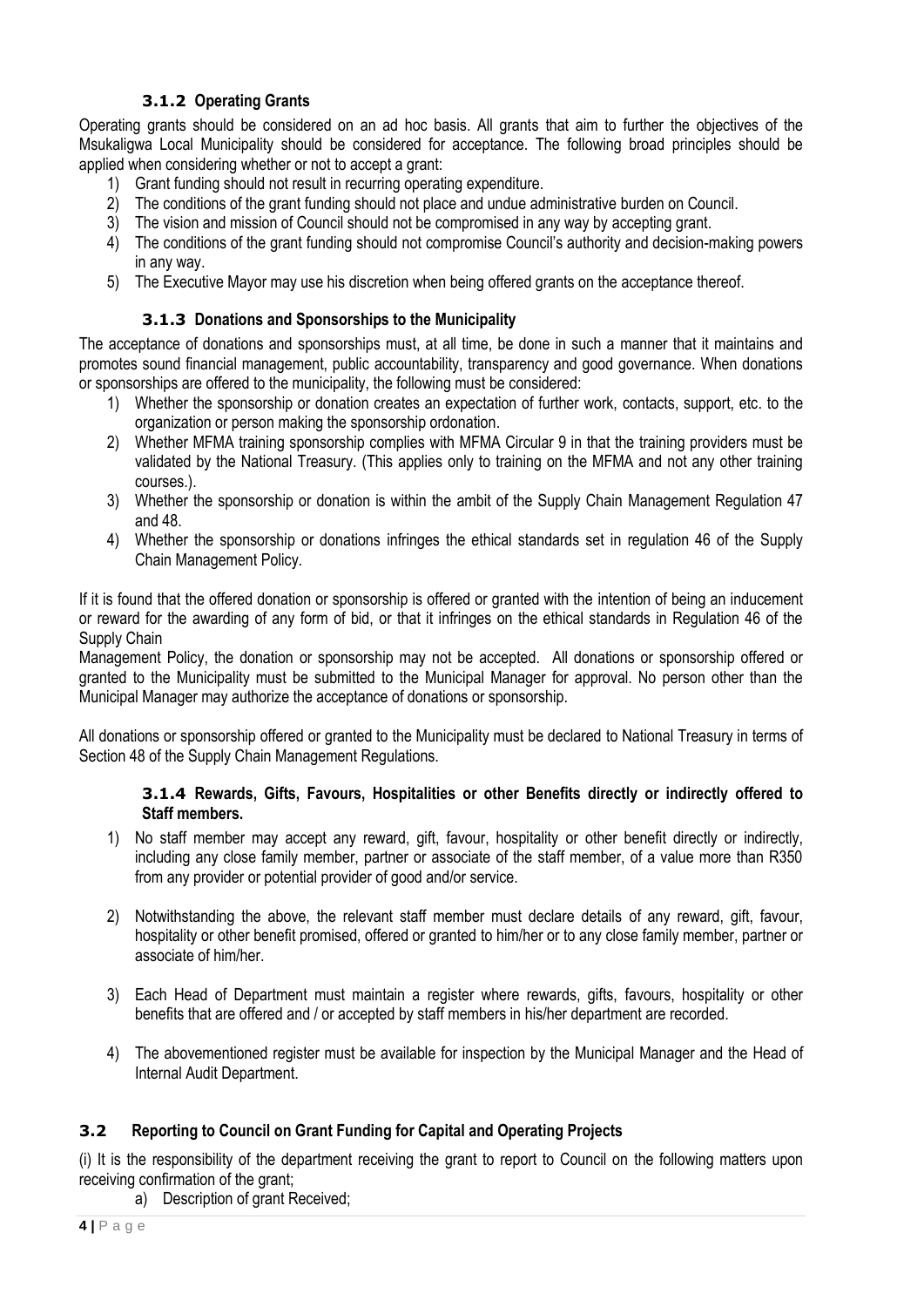- b) Amount received;
- c) Purpose of grant;
- d) Conditions of grant;
- e) Implementation plan;
- f) Expected outcomes.

Abovementioned will only be applicable to ad hoc grants received during the year and not capital projects budgeted for as part of the approved IDP Capital Investment Programme.

(ii) After completion of the project / programme, the department will be required toreport to Council on the following matters;

- a) Date of receiving of physical cash payment;
- b) Date of implementation;
- c) Actions performed, programmes implemented;
- d) Amount of actual expenditure incurred;
- e) Report back on conditions of the grant was met;
- f) Final outcome of project / programme;
- g) Taking conditions of grant into consideration, how any unspent funds must be used.

#### <span id="page-5-0"></span>**3.3 Other reporting requirements**

(i) Departments are responsible to adhere to all reporting requirements in terms of the conditions of the grant. Grants received from National and Provincial government must be reported on in terms of the conditions of the Division of Revenue Act.

(ii) The duties of the receiving officer (department receiving the grant) are detailed as follows in the Division of Revenue Act."A municipality shall, within 10 days after the end of each month, submit a report to the relevant transferring national or provincial officer. The report must set out –

- 1) The amount received by the municipality, up to the month reported on.
- 2) The amount of funds delayed or withheld from the municipality, up to the month reported on.
- 3) The actual expenditure by the municipality up to the month reported on;
- 4) The extent of compliance with the conditions of an allocation and with the Act;
- 5) An explanation for any material problems or variances experienced by the municipality , regarding an allocation which has been received and a summary of the steps taken to deal with such problems or variances, and
- 6) Such other issues and information as the National Treasury may determine."

(iii) If any variance is detected and it is not of a financial nature, the department in question should refer the problem to their Portfolio Committee Meeting for consideration. A Summary of the steps taken to deal with such problems orvariances should be reported on to Council.

(iv) In an event of not complying with the rules and regulations as set out in the

Division of Revenue Act, the department in question should take the necessary action to rectify the fact that they were non- compliant.

(v) The chief Financial Officer must disclose, to National and Provincial Treasury on an annual basis, all sponsorships promised, offered or granted, whether directly or through a representative or intermediary, by any person who is;

- a) a provider or prospective provider of goods or services, or
- b) a recipient or prospective recipient of goods disposed or to be disposed.

(vi) To enable the Chief Financial Officer to comply with (v) above, all Heads of Departments must, by no later than 15 July annually, report to the Chief Financial Officer on all sponsorship promised, offered or granted, whether directly or through a representative or intermediary, by any person who is;

- a) a provider or prospective provider of goods or services; or
- b) a recipient or prospective recipient of goods disposed or to be disposed